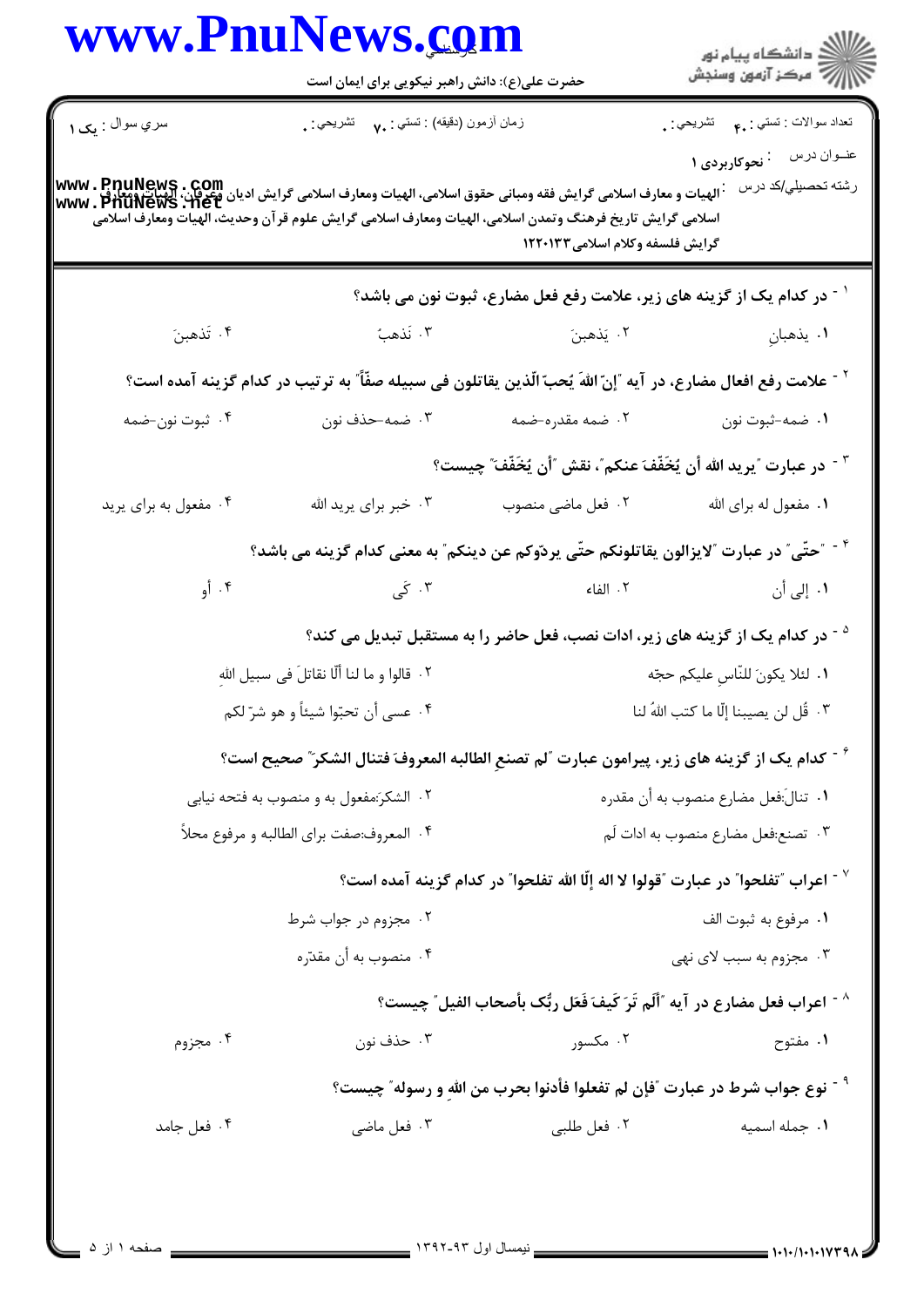|                                                                          |                                                                                                                                                                                                                                                                                                          | www.PnuNews.com                               |                                               |
|--------------------------------------------------------------------------|----------------------------------------------------------------------------------------------------------------------------------------------------------------------------------------------------------------------------------------------------------------------------------------------------------|-----------------------------------------------|-----------------------------------------------|
|                                                                          |                                                                                                                                                                                                                                                                                                          | حضرت علی(ع): دانش راهبر نیکویی برای ایمان است |                                               |
| نعداد سوالات : تستبي : .م         تشريحي : .<br>عفوان درس منتجوکاربردی ۱ |                                                                                                                                                                                                                                                                                                          | زمان أزمون (دقيقه) : تستي : ٧. تشريحي : .     | سري سوال : <b>۱ يک</b>                        |
| رشته تحصيلي/كد درس                                                       | www . PnuNews . Com<br>الهيات و معارف اسلامي گرايش فقه ومباني حقوق اسلامي، الهيات ومعارف اسلامي گرايش اديان وعرفان، الهيات ومعارفي<br>www . PnuNews . net<br>اسلامي گرايش تاريخ فرهنگ وتمدن اسلامي، الهيات ومعارف اسلامي گرايش علوم قر آن وحديث، الهيات ومعارف اسلامي<br>گرایش فلسفه وکلام اسلامی۱۲۲۰۱۳۳ |                                               |                                               |
|                                                                          | علت اعراب نیابی "أحمد" در عبارت "مررتٌ بأحمدَ" در کدام گزینه آمده است؟                                                                                                                                                                                                                                   |                                               |                                               |
| ۰۱ اسم غیرمنصرف در حالت جر، مفتوح می گردد.                               |                                                                                                                                                                                                                                                                                                          |                                               | ۰۲ جمع مونث سالم در جایگاه خبر، مفتوح می شود. |
| ۰۳ جمع مذکر سالم در حالت رفع، مفتوح می گردد.                             |                                                                                                                                                                                                                                                                                                          | ۰۴ اسم غیر عربی در حالت فاعلی مفتوح می شود.   |                                               |
| باشد؟                                                                    | عبارت "و يُجَرّ المثنى بالياء نيابةً عن الكسرة" در بيانِ اعرابِ كدام يک از كلمات جمله "و يومَ يَعَضُّ الظالمُ على يَدَيه" مى                                                                                                                                                                             |                                               |                                               |
| ۰۱ يوم                                                                   | ۰۲ يعضّ                                                                                                                                                                                                                                                                                                  | ۰۳ الظال <sub>م</sub>                         | ۰۴ يديه                                       |
|                                                                          | <sup>۱۲ -</sup> کدام یک از گزینه های زیر در باب اعراب جمله <sup>"</sup> لاتقرَبوا الصّلوه و أنتم سُکاری <i>" صح</i> یح است؟                                                                                                                                                                              |                                               |                                               |
| ١. الصّلوه:مفعول به-منصوب(محلى)                                          |                                                                                                                                                                                                                                                                                                          | ۰۲ سُکاری:خبر-مرفوع(تقدیری)                   |                                               |
| ۰۳ تقربوا:فعل مضارع منصوب به لا                                          |                                                                                                                                                                                                                                                                                                          | ۴. أنتم:خبر-مرفوع (محلي)                      |                                               |
|                                                                          | <sup>۱۳ -</sup> در کدام یک از گزینه های زیر،اعراب فعل، تقدیری است؟                                                                                                                                                                                                                                       |                                               |                                               |
| ٠١ يتّبعون الدّاعي                                                       | ۲. قال هذا ربّى                                                                                                                                                                                                                                                                                          | ۰۳ الرّسول يدعوكم                             | ۴. لَن تُغنِيَ عنهم                           |
|                                                                          | <sup>۱۴ -</sup> ضمایر به کار رفته در جمله ″إنّ اللهَ لا یَهدی مَن هُو مُسرفٌ کذّابٌ چیست؟                                                                                                                                                                                                                |                                               |                                               |
| ١. هُوَ-إنّ                                                              | ۰۲ ضمیر مستتر-هُوَ                                                                                                                                                                                                                                                                                       | ۰۳ الله-هُوَ                                  | ۰۴ ضمير مقدّر-مَن                             |
|                                                                          | <sup>۱۵ -</sup> نقش کلمات مشخص شده در عبارت ″إنّ هؤلاء لَشرذمه ٌقَليلون″ به ترتيب در کدام گزينه آمده است؟                                                                                                                                                                                                |                                               |                                               |
| ۰۱ اسم اشاره-معطوف مستدا-صفت                                             |                                                                                                                                                                                                                                                                                                          | ۰۳ مبتدا–حال                                  | ۰۴ اسم إنّ-خبر إنّ                            |
| <sup>۱۶ -</sup> کدام یک از گزینه های زیر، معرب می باشد؟                  |                                                                                                                                                                                                                                                                                                          |                                               |                                               |
| ۰۱ اسم موصول کیسی اسم فعل                                                |                                                                                                                                                                                                                                                                                                          | ۰۳ فعل ماضی                                   | ۰۴ فعل مضارع                                  |
|                                                                          | `` كلمات معرب در جمله ″قَد جاءتكُم موعظةٌ مِن ربّكُم ؒ چيست؟                                                                                                                                                                                                                                             |                                               |                                               |
|                                                                          |                                                                                                                                                                                                                                                                                                          | ۰۳ جاء-ربّ                                    | ۰۴ مِن-جاء                                    |
|                                                                          | <sup>۱۸ -</sup> کدام یک از کلمات موردنظر در گزینه های زیر، دارای اعراب تقدیری است؟                                                                                                                                                                                                                       |                                               |                                               |
| ١. و مِنهُم مَن يَمشى عَلى رِجلَينِ                                      |                                                                                                                                                                                                                                                                                                          | ٢. قد جاءتكُم موعظهٌ من ربّكم                 |                                               |
| ٣. خَلَق السّمواتِ و الارضَ بالحق                                        |                                                                                                                                                                                                                                                                                                          | ۴. ألم نَجعَل له عَينَينِ و لِساناً و شَفَتين |                                               |

Ē.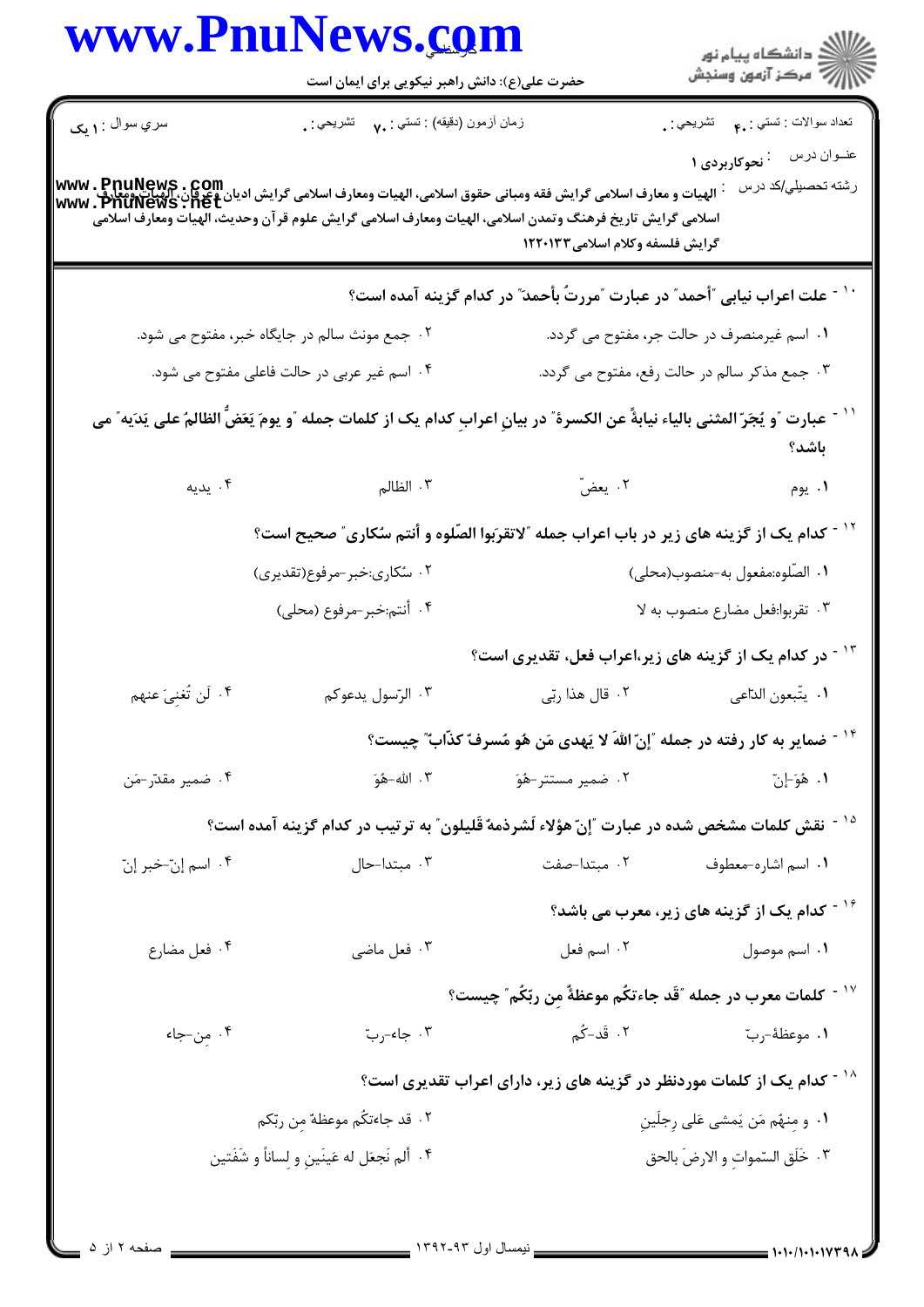|                        | www.PnuNews.com                                                                                                                                                                                                                                                       |                                 |                                                                                              |  |
|------------------------|-----------------------------------------------------------------------------------------------------------------------------------------------------------------------------------------------------------------------------------------------------------------------|---------------------------------|----------------------------------------------------------------------------------------------|--|
|                        | حضرت علی(ع): دانش راهبر نیکویی برای ایمان است                                                                                                                                                                                                                         |                                 | ر<br>پر دانشگاه پيام نور<br>پر مرکز آزمون وسنجش                                              |  |
| سري سوال : <b>۱ يک</b> | زمان أزمون (دقيقه) : نستي : ٧٠     نشريحي : .                                                                                                                                                                                                                         |                                 | نعداد سوالات : تستي : .م         تشريحي : .<br>ع <i>نـو</i> ان درس <sup>:</sup> نحوکاربردی ۱ |  |
|                        | www . PnuNews . Com<br> الهيات و معارف اسلامي گرايش فقه ومباني حقوق اسلامي، الهيات ومعارف اسلامي گرايش اديان وجرفان، الهيات ومعارف<br> www . PnuNews . net<br>اسلامي گرايش تاريخ فرهنگ وتمدن اسلامي، الهيات ومعارف اسلامي گرايش علوم قرآن وحديث، الهيات ومعارف اسلامي | گرایش فلسفه وکلام اسلامی۱۲۲۰۱۳۳ | رشته تحصيلي/كد درس                                                                           |  |
|                        |                                                                                                                                                                                                                                                                       |                                 | <sup>۱۹ -</sup> در کدام یک از گزینه های زیر، کلمه غیرمنصرف به کار رفته است؟                  |  |
| ۰۴ إضرب بعَصاك الحَجر  | ٠٣ أَ أَنتم أَعلمُ أَم الله                                                                                                                                                                                                                                           | ۰۲ إذهب أنت و أخوك              | ٠١. و هو العليّ العظيم                                                                       |  |
|                        |                                                                                                                                                                                                                                                                       |                                 | `` - كدام يك از گزينه هاى زير پيرامون عبارت "إنّي رأيتُ أحدَ عشرَ كوكباً″ صحيح است؟          |  |
|                        | ٢. أحد عشرَ:حال- محلاً منصوب                                                                                                                                                                                                                                          |                                 | ۰۱ ياء:ضمير متصل-مبنى بر كسره                                                                |  |
|                        | ۰۴ رأيتُ:فعل مضارع-مبني بر ضمه                                                                                                                                                                                                                                        |                                 | ۰۳ کوکباً:تمییز-منصوب به فتحه ظاهری                                                          |  |
|                        |                                                                                                                                                                                                                                                                       |                                 | <sup>۲۱ -</sup> در کدام یک از گزینه های زیر، مبتدا به صورت مؤول به صریح است؟                 |  |
|                        | ٢. أن تصوموا خَيرٌ لكُم                                                                                                                                                                                                                                               |                                 | ٠١. كلّ إنسانِ أخذ حقّه                                                                      |  |
|                        | ۴. المسأله تحتاجُ إلى تفكيرٍ                                                                                                                                                                                                                                          |                                 | ٠٣ ذهبتُ إلى السّوق مُبَكّراً                                                                |  |
|                        |                                                                                                                                                                                                                                                                       |                                 | <sup>۲۲ -</sup> نوع خبر در جمله ″زیدٌ أسَدٌ″ چیست؟                                           |  |
| ۰۴ اسم جامد            | ۰۳ مؤول به مشتق                                                                                                                                                                                                                                                       | ۰۲ شبه جمله                     | ٠١ جمله اسميه                                                                                |  |
|                        | <sup>۲۲ -</sup> در کدام یک از گزینه های زیر، در مبتدا، ضمیری است که به خبر بر می گردد؟                                                                                                                                                                                |                                 |                                                                                              |  |
|                        | ٠٢ مَن يَعمَل صالحاً يُجزيه                                                                                                                                                                                                                                           |                                 | ۰۱ کَم کُتُبِ فی مَکتَبی                                                                     |  |
|                        | ۰۴ ما محمّدٌ إلّا رسولٌ                                                                                                                                                                                                                                               |                                 | ۰۳ في المنزل صاحبُه                                                                          |  |
|                        |                                                                                                                                                                                                                                                                       |                                 | <sup>۲۴ -</sup> کدام یک از گزینه های زیر در نوع ساختار، با بقیه متفاوت است؟                  |  |
| ۰۴ المؤمنُ أخو المؤمن  | ٠٣ الصّوم يُطهّر النّفوس                                                                                                                                                                                                                                              | ٠٢ نَحنُ نَقُصّ عليک            | ٠١. يَسئلونك عَنِ الرّوح                                                                     |  |
|                        |                                                                                                                                                                                                                                                                       |                                 | <sup>۲۵ -</sup> کدام یک از گزینه های زیر صحیح است؟                                           |  |
|                        | ٠٢ أن إلى المدرسهِ تَذهب                                                                                                                                                                                                                                              |                                 | ٠١. من اشتريتُ المكتبه الكتاب                                                                |  |
|                        | ۰۴ إتّفقَ السّقرَ مع أخيه                                                                                                                                                                                                                                             |                                 | ۰۳ السّياره تحتاجُ إلى إصلاحِ                                                                |  |
|                        |                                                                                                                                                                                                                                                                       |                                 | <sup>۲۶ -</sup> در کدام یک از گزینه های زیر، فاعل، به صورت ضمیر مستتر آمده است؟              |  |
|                        | ٢. أعجَبَني ما فعلتَ                                                                                                                                                                                                                                                  |                                 | ٠١. خَلَق الله السّموات و الأرض                                                              |  |
|                        | ۰۴ إذ قالت امرأه عمران                                                                                                                                                                                                                                                |                                 | ٠٣ واللهُ خَلَقكم مِن تُرابِ                                                                 |  |
|                        |                                                                                                                                                                                                                                                                       |                                 | ``` نوع شبه فعل در جمله "هَيهاتَ النّجاحُ مَعَ الإهمالِ" چيست؟                               |  |
| ۰۴ اسم مفعول           | ۰۳ صفت مشبهه                                                                                                                                                                                                                                                          | ٠٢ اسم فعل                      | ٠١. اسم فاعل                                                                                 |  |

Ē.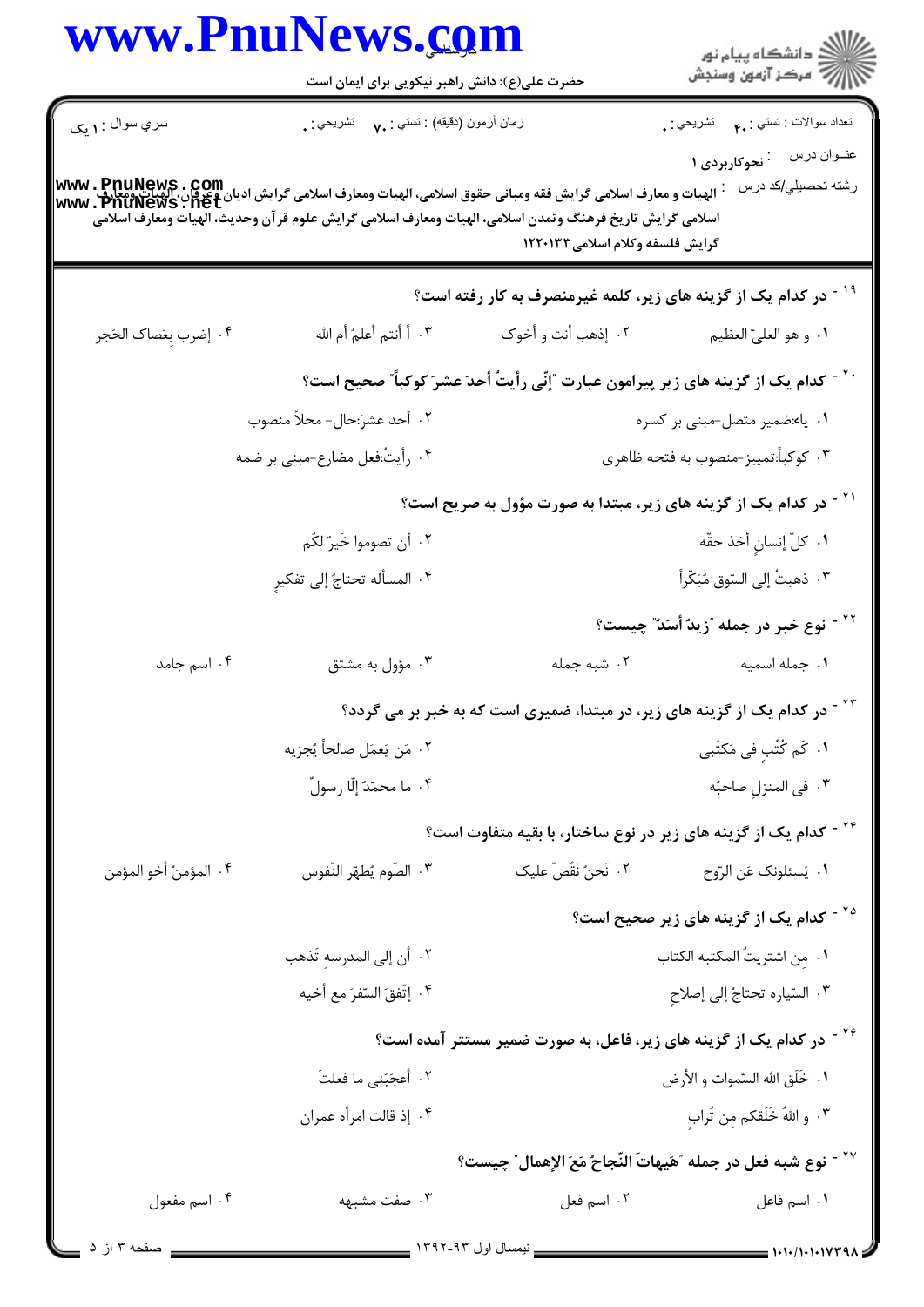|                         | www.PnuNews.com<br>حضرت علی(ع): دانش راهبر نیکویی برای ایمان است                                                                                                                                                                                                    |                                                                                                            | الاد دانشگاه پيام نور<br>الاستمر آزمون وسنجش                                                                            |  |
|-------------------------|---------------------------------------------------------------------------------------------------------------------------------------------------------------------------------------------------------------------------------------------------------------------|------------------------------------------------------------------------------------------------------------|-------------------------------------------------------------------------------------------------------------------------|--|
| سري سوال : ۱ يک         | زمان أزمون (دقيقه) : تستي : ٧٠ - تشريحي : .                                                                                                                                                                                                                         |                                                                                                            | نعداد سوالات : نستي : .م         نشريحي : .                                                                             |  |
|                         | WWW . PnuNews . COm<br>الهيات و معارف اسلامي گرايش فقه ومباني حقوق اسلامي، الهيات ومعارف اسلامي گرايش اديان وغرفان، الهيات ومعارف<br>WWW . PnuNeWS . net<br>اسلامي گرايش تاريخ فرهنگ وتمدن اسلامي، الهيات ومعارف اسلامي گرايش علوم قرآن وحديث، الهيات ومعارف اسلامي | گرایش فلسفه وکلام اسلامی۱۲۲۰۱۳۳                                                                            | عنـوان درس <sup>:</sup> نحوکاربردی ۱<br>رشته تحصيلي/كد درس                                                              |  |
|                         |                                                                                                                                                                                                                                                                     |                                                                                                            | <sup>۲۸ -</sup> در کدام یک از گزینه های زیر، فاعل بر مفعول، مقدّم شده است؟                                              |  |
|                         | ۰۲ و إذ ابتلى ابراهيمَ ربُّه                                                                                                                                                                                                                                        |                                                                                                            | ٠١. ما أكَلَ الطّفلُ إلّا التّمر                                                                                        |  |
|                         | ۴. و ما يَعلمُ تأويلَه إلّا الله                                                                                                                                                                                                                                    |                                                                                                            | ٠٣ ما هَذَّب النَّاسَ إِلَّا الاسلامُ                                                                                   |  |
|                         |                                                                                                                                                                                                                                                                     |                                                                                                            | <sup>۲۹ -</sup> در کدام یک از گزینه های زیر، علت تقدیم مفعول بر فاعل، حصر فاعل است؟                                     |  |
| ۰۴ و لَئن أصابَكُم فضلٌ | ٠٣ ساعَدَ الوزيرَ معاونَه                                                                                                                                                                                                                                           | ٢. و ما أضلّنا المجرمون                                                                                    | ٠١. ما فَعَلوهُ إِلَّا قليلٌ مِنهُم                                                                                     |  |
|                         |                                                                                                                                                                                                                                                                     |                                                                                                            | <sup>۳۰ -</sup> فاعل در جمله ،ّو کَفی بالله وکیلاً ؒ چیست؟                                                              |  |
| ۴. الله                 | ۰۳ کَفی                                                                                                                                                                                                                                                             | ۰۲ ضمیر مستتر                                                                                              | ١. وكيلاً                                                                                                               |  |
|                         |                                                                                                                                                                                                                                                                     |                                                                                                            | <sup>۳۱ -</sup> نوع مفعول به در جمله "إيّاک نعبد و إيّاک نستعين" چيست؟                                                  |  |
| ۰۴ حرف تاکید            | ۰۳ اسم شرط                                                                                                                                                                                                                                                          | ٠٢ ضمير منفصل                                                                                              | ٠١. اسم استفهام                                                                                                         |  |
|                         |                                                                                                                                                                                                                                                                     |                                                                                                            | <sup>٣٢ -</sup> علت حذف عامل مفعول به در جمله ″نحن-الايرانيين-أكرم الناس للضعيف″ چيست؟                                  |  |
| ۰۴ اختصاص               |                                                                                                                                                                                                                                                                     | ٠١ تحذير مستخدم المستخدم المستخدم المستخدم المستخدم المستخدم المستخدم المستخدم المستخدم المستخدم المستخدمة |                                                                                                                         |  |
|                         |                                                                                                                                                                                                                                                                     |                                                                                                            | <sup>٣٣ -</sup> نقش جمله ″رأيتهم″ در عبارت ″إذا رأيتَهُم حَسِبتَهُم لُؤلُؤاً منثوراً″ چيست؟                             |  |
| ۰۴ فاعل                 | ٠٣ مضاف اليه                                                                                                                                                                                                                                                        |                                                                                                            | ۰۲ موصوله<br>۰۱ وصفیه                                                                                                   |  |
|                         |                                                                                                                                                                                                                                                                     |                                                                                                            | <sup>۳۴ -</sup> نقش كلمات مشخص شده در جملات ″ثّمّ بَعَثناكُم″ و ″عَلّمَ آدمَ الاسماءَ″ به ترتیب در كدام گزینه آمده است؟ |  |
|                         | ۰۲ فاعل-مفعول به                                                                                                                                                                                                                                                    |                                                                                                            | ٠١ مفعول به-مفعول به اول                                                                                                |  |
|                         | ۰۴ مفعول به اول-حال                                                                                                                                                                                                                                                 |                                                                                                            | ۰۳ مفعول به-فاعل                                                                                                        |  |
|                         |                                                                                                                                                                                                                                                                     |                                                                                                            | <sup>۳۵ -</sup> افعال 'قَذر ؒ و 'عَمِش ؒ بر چه چیزی دلالت می کنند؟                                                      |  |
| ۰۴ عيب-غرائز            | ۰۳ سجایا-حلیه                                                                                                                                                                                                                                                       | ۰۲ دنس-عیب                                                                                                 | ۰۱ حلیه-دنس                                                                                                             |  |
|                         |                                                                                                                                                                                                                                                                     |                                                                                                            | <sup>۳۶ -</sup> در کدام یک از گزینه های زیر، فعل معلوم آمده است؟                                                        |  |
| ۰۴ أكرمتُ               | ۰۳ شوهدَ                                                                                                                                                                                                                                                            | ٢. تُعُلِّمَ                                                                                               | ١. أَستُخرِجَ                                                                                                           |  |
|                         |                                                                                                                                                                                                                                                                     |                                                                                                            | <sup>۳۷ -</sup> در کدام یک از گزینه های زیر، سبب حذف فاعل، تحقیر فاعل است؟                                              |  |
| ۰۴ رُكِبَ الحصان        | ٣. خُلقَ الانسانُ ضعيفاً                                                                                                                                                                                                                                            | ۰۲ سُرِقَ البيتُ                                                                                           | ٠١. عُمِلَ عَمَلٌ مُنكرٌ                                                                                                |  |